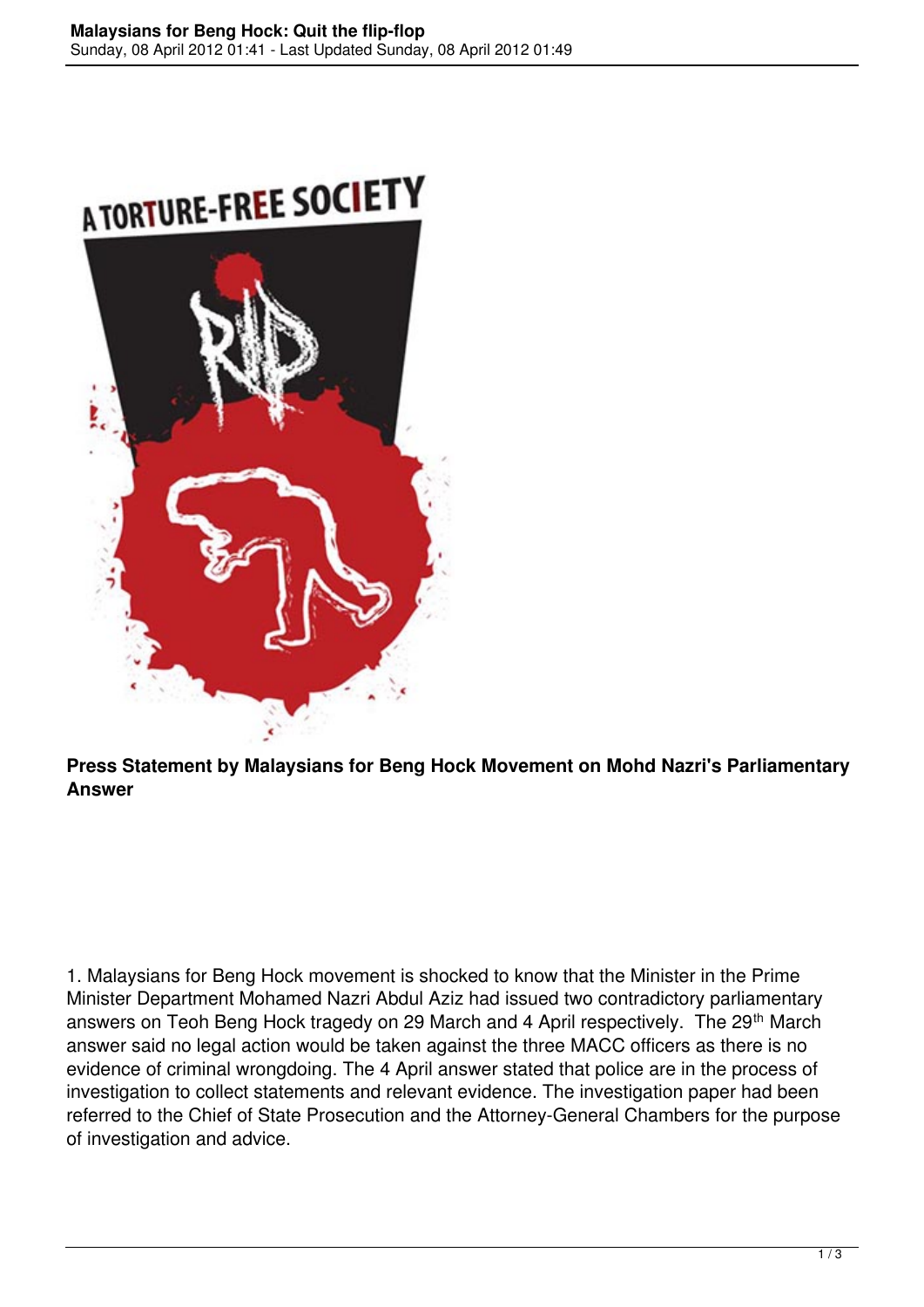2. Subsequently, the Attorney General Abdul Gani Patail stated that the case had been referred back to the MACC after meeting Mohamed Nazri Abdul Aziz. It seems the Minister, Attorney General, PDRM and MACC are passing the buck to avoid public criticism.

3. The four parties taking part in this "sandiwara" as well as the BN government have been utterly insensitive and have shown no sympathy to the tragedy facing theTeoh family. They have conspired to drag the issue as long as possible hoping that the Rakyat will forget this national tragedy.

4. Teoh Lee Lan lodged a police report over the inaction of the AG Chambers on the Royal Commission report in Oct 2011, but the police only took her statement in December 2011. Now, almost half a year after lodging the report, we are told that the investigation is still not done. This is ridiculous, totally unacceptable and the biggest mockery of the PM's slogan "performance now"! It is also reflects the dismal failure of the Government's Transformation Plan to deliver justice in a fair and transparent manner. We urge the PM to take action against the four parties if there is still no explicit answer within the next 3 days.

5. We want the Minister and the Attorney General to stop dragging their feet and to be accountable to the Rakyat. They must give a clear and consistent answer to the people on whether the A-G is going to charge or set free the three perpetrators identified by the RCI. Failure to do that will only prove that they are completely and utterly incompetent, and as such they must be removed from their post by the PM. The Rakyat demand no less!